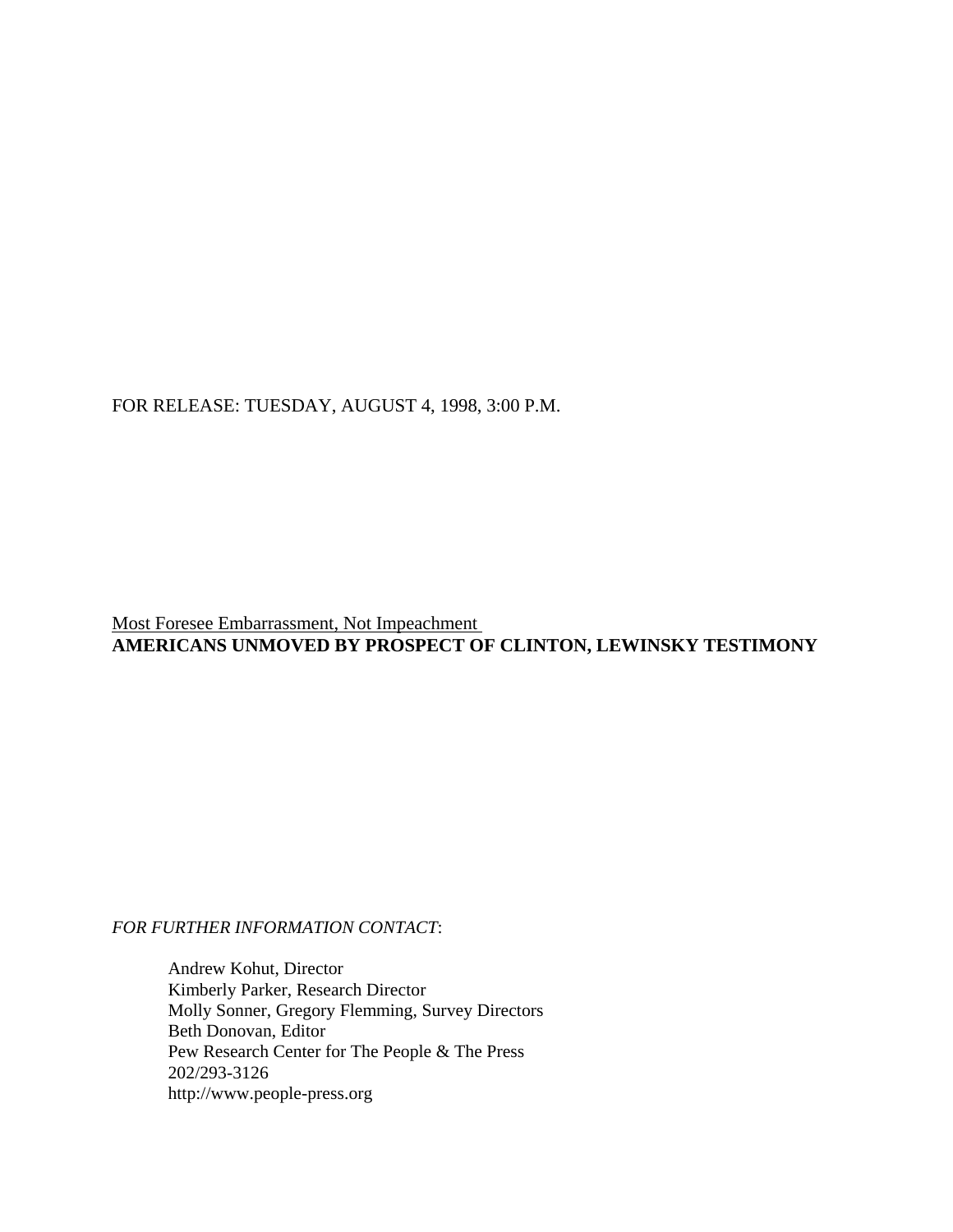# Most Foresee Embarrassment, Not Impeachment **AMERICANS UNMOVED BY PROSPECT OF CLINTON, LEWINSKY TESTIMONY**

Public interest in the White House sex scandal has not increased at all with the news that President Clinton and Monica Lewinsky will soon give grand jury testimony. Only 29% of Americans are following news of the controversy very closely, despite a torrent of media coverage. News interest is nearly identical to that in previous months, when little was happening and the story was off the front pages. In June, 28% were highly attentive to the story; in April, 27%.

The Pew Research Center nationwide survey conducted July 29 to August 2 found that the big news out of Washington for the average American was the shooting in the Capitol — 45% followed the tragedy very closely. Reports about the nation's blistering heat wave also eclipsed interest in the Beltway's own sizzler, with 38% following the news very closely.

Clearly, the Clinton-Lewinsky case has lost its punch for most Americans. Half as many people judge the allegations to be of great importance to the country as felt that way when the story first broke (22% today, down from 40% in January). Even among Republicans, just 36% see the issue as very important and only 33% are following it very closely.

| <b>Flat Interest in Clinton Scandal</b>                |                               |  |  |  |
|--------------------------------------------------------|-------------------------------|--|--|--|
|                                                        | % Following<br>"Very Closely" |  |  |  |
| <b>August 1998 29</b>                                  |                               |  |  |  |
| <b>June 1998</b>                                       | 28                            |  |  |  |
| April 1998                                             | 27                            |  |  |  |
| March 1998                                             | 30                            |  |  |  |
| February 1998                                          | 21                            |  |  |  |
| February 1998                                          | 34                            |  |  |  |
| January 1998 $\triangleleft$                           | 37                            |  |  |  |
| January 1998 +                                         | 38                            |  |  |  |
| <sup>†</sup> CBS trend<br>$\blacklozenge$ Gallup trend |                               |  |  |  |

At the same time, the public seems in a more forgiving mood toward Bill Clinton than it was earlier in the year. Even though considerably more Americans now think that he had sex with Lewinsky and lied about it, the president's approval rating stands at 63%, up slightly from 59% in June. The percentage believing Clinton should be impeached and removed from office if he lied or encouraged Monica Lewinsky to lie has fallen, despite recent developments. Only 31% now say the president should go if he lied under oath about having a sexual relationship with Lewinsky, down from 40% in March and 50% in February. If it turns out Clinton encouraged Lewinsky to lie about the nature of their relationship, 41% of Americans say he should be impeached, down from 48% in March and February. $<sup>1</sup>$ </sup>

<sup>1</sup> Even the phrase *"conclusive proof"* of lying or suborning perjury does not produce majority support for impeachment. Just one-third of the public (36%) says if there were *proof* Clinton lied under oath he should be impeached; 44% say impeachment would be warranted if there were proof he encouraged Lewinsky to lie.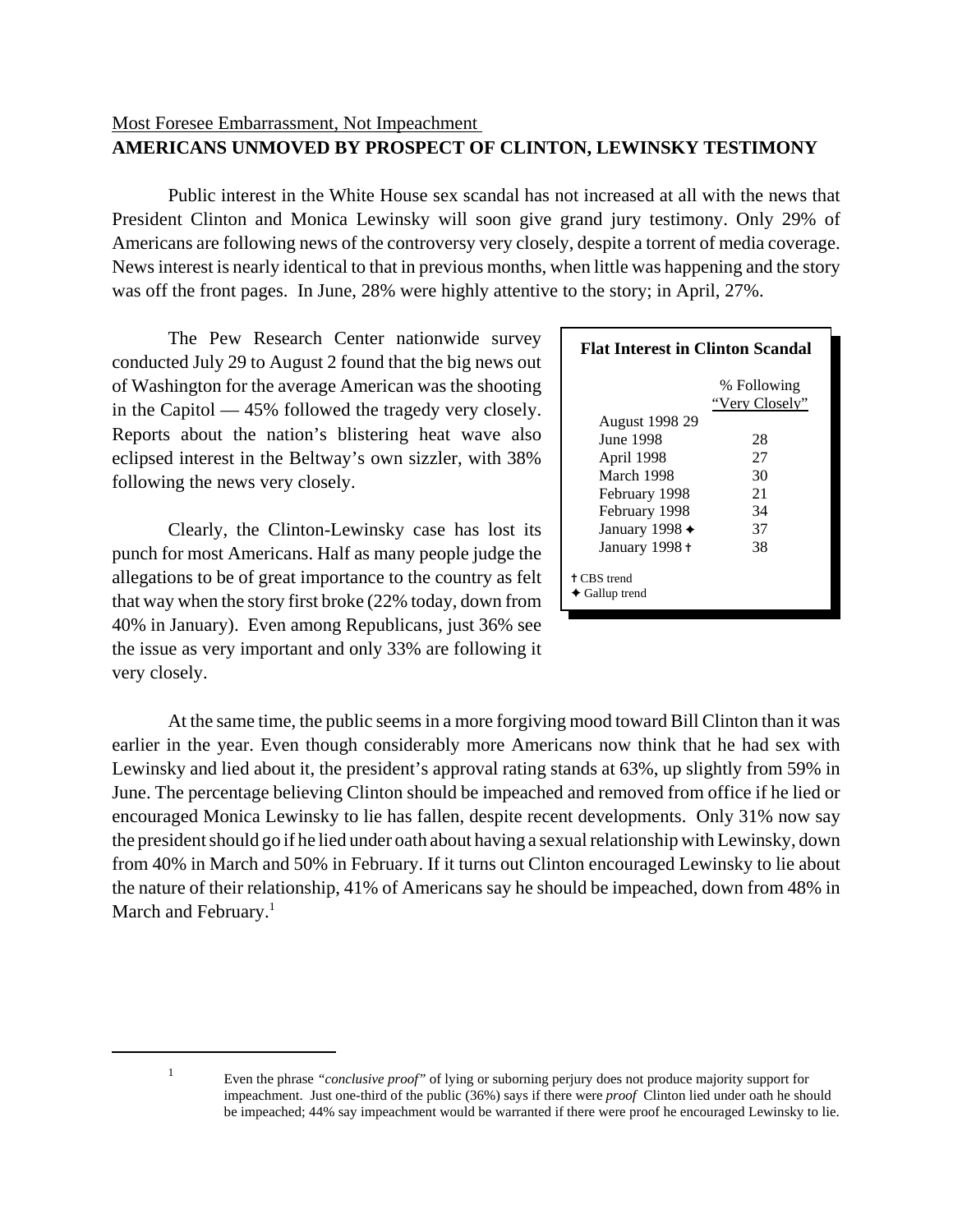Republicans are more inclined toward impeachment than Democrats. However, even among the GOP faithful, strong support for impeachment only exists under the scenario that Clinton encouraged Lewinsky to lie. Even proof that Clinton lied about a sexual relationship would not move most Republicans.

# *Mea Culpa Would Satisfy Most*

Few think the incident will lead to the end of the Clinton presidency. In the end, most Americans (55%) believe that Independent Counsel Kenneth Starr's expected report to

| <b>Partisanship and Support for Impeachment</b> |      |      |      |  |  |
|-------------------------------------------------|------|------|------|--|--|
|                                                 | Rep. | Dem. | Ind. |  |  |
| Lied under oath                                 | $\%$ | $\%$ | $\%$ |  |  |
| Impeach                                         | 46   | 16   | 33   |  |  |
| Don't impeach                                   | 48   | 76   | 63   |  |  |
| DK/Ref.                                         | -6   | 8    | 4    |  |  |
|                                                 | 100  | 100  | 100  |  |  |
| Encouraged Lewinsky to lie                      |      |      |      |  |  |
| Impeach                                         | 60   | 25   | 42   |  |  |
| Don't impeach                                   | 37   | 70   | 51   |  |  |
| DK/Ref.                                         | 3    | 5    |      |  |  |
|                                                 | 100  | 100  | 100  |  |  |

Congress will embarrass the president but not lead to impeachment hearings. Some 20% think the report will clear Clinton of wrongdoing; 13% think it will lead to impeachment hearings.

Fully 60% would be satisfied to end the matter if Clinton were to tell the American public that he had an affair with Lewinsky but lied about it to protect his family. Only 32% think Congress should still consider impeachment hearings in the wake of a public confession. Republicans are evenly divided on this issue: 47% say an admission of guilt should be enough to let the president off the hook. An equal percentage (45%) say Congress should still consider impeachment hearings. By a margin of 59%-to-34%, Independents favor putting the matter to rest.

Today, a congressional vote in favor of impeachment hearings would risk a public backlash. A majority (57%) says they would have an *unfavorable* opinion of members who voted for impeachment hearings. The crucial swing voters — registered voters who are undecided about how they will vote this fall would not be impressed with members who pushed for hearings. By a margin of 54%-to-28% they say their opinion of those members would be unfavorable.

| <b>Impeachment Vote Won't Win Swing Voters</b><br>(Based on Registered Voters) |                        |      |      |  |  |  |  |
|--------------------------------------------------------------------------------|------------------------|------|------|--|--|--|--|
| Congressional Preference                                                       |                        |      |      |  |  |  |  |
|                                                                                | Dem. Undecided<br>Rep. |      |      |  |  |  |  |
|                                                                                | $\%$                   | $\%$ | $\%$ |  |  |  |  |
| <i>Opinion of members who</i>                                                  |                        |      |      |  |  |  |  |
| <i>vote for hearings</i>                                                       |                        |      |      |  |  |  |  |
| Favorable                                                                      | 57                     | 17   | 28   |  |  |  |  |
| Unfavorable                                                                    | 35                     | 78   | 54   |  |  |  |  |
| DK/Refused                                                                     | $\overline{8}$         | 5    | 18   |  |  |  |  |
|                                                                                | 100                    | 100  | 100  |  |  |  |  |

Voters who plan to support the Republican Party in the upcoming congressional elections would see a vote for hearings as a definite plus — 57% say they would have a favorable opinion of members who support hearings. Democratic voters would react negatively toward members who voted to pursue impeachment — 78% unfavorable vs. 17% favorable.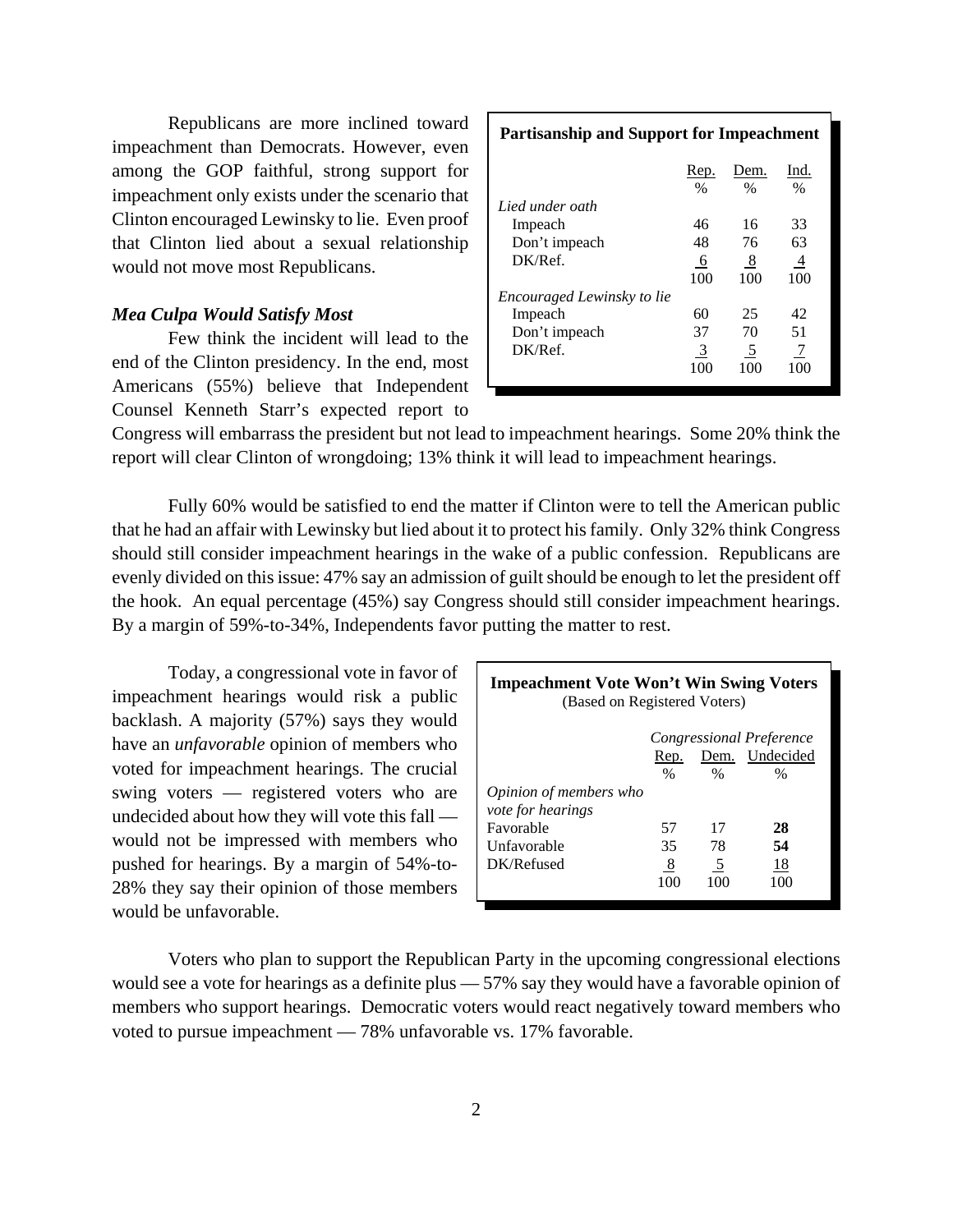## *Most Now Believe Clinton Probably Lied*

Americans overwhelmingly (73%) believe the president will continue to deny any sexual relationship with Lewinsky when he testifies in the grand jury investigation this month, even as the public becomes increasingly convinced Clinton did have an affair with Lewinsky and lied about it under oath. Fully 70% said allegations that Clinton had sexual relations with Lewinsky are definitely or probably true in last week's poll, up from 52% in February after the allegations first broke. Similarly, two-thirds (66%) now say it is likely Clinton lied about the affair in his previous testimony, an increase from 49% five months ago.

This growing skepticism about Clinton's actions is broad-based, with even members of the president's own party flipflopping on several questions concerning Clinton's guilt. When the scandal story broke earlier this year, barely one-third of Democrats (33%) said the president definitely or probably had an affair, and even fewer (30%) said it was likely he lied about it in his earlier testimony. Today, more than half of Democrats (56%) say Clinton definitely or probably had an affair and almost as many (50%) say he likely lied about it in his sworn testimony.

At the same time, most Democrats continue to have doubts about another allegation against the president — the charge that Clinton participated in an effort to get Lewinsky to lie about the affair. Just 29% of Democrats in last week's poll said this allegation is definitely or probably true. This compares with majorities of Independents (51%) and Republicans (68%) who say it is likely the president participated in an attempt to influence Lewinsky's testimony.

| <b>Questions of Guilt</b> |                           |               |               |  |
|---------------------------|---------------------------|---------------|---------------|--|
|                           | Percent who think Clinton |               |               |  |
| Had sex with              | <b>February</b>           | <u>July</u>   | <b>Change</b> |  |
| Lewinsky                  |                           |               |               |  |
| Definitely true           | 9                         | 19            | $+10$         |  |
| Probably true             | 43                        | 51            | $+8$          |  |
| Probably not true         | 29                        | 14            | $-15$         |  |
| Definitely not true       | 10                        | 7             | $-3$          |  |
| Don't know                | $\overline{9}$            | $\frac{9}{2}$ | $\Omega$      |  |
|                           | 100                       | 100           |               |  |
| Lied about affair         |                           |               |               |  |
| with Lewinsky             |                           |               |               |  |
| Definitely true           | 9                         | 20            | $+11$         |  |
| Probably true             | 40                        | 46            | $+6$          |  |
| Probably not true         | 31                        | 16            | $-15$         |  |
| Definitely not true       | 11                        | 8             | $-3$          |  |
| Don't know                | $\overline{9}$            | 10            | $+1$          |  |
|                           | 100                       | 100           |               |  |
| Participated in effort    |                           |               |               |  |
| to get Lewinsky to lie    |                           |               |               |  |
| Definitely true           | 8                         | 14            | $+6$          |  |
| Probably true             | 32                        | 34            | $+2$          |  |
| Probably not true         | 36                        | 28            | $-8$          |  |
| Definitely not true       | 16                        | 14            | $-2$          |  |
| Don't know                | 8                         | 10            | $+2$          |  |
|                           | 100                       | 100           |               |  |

The public divides sharply along partisan lines over who they believe *more* — Clinton or Lewinsky. Two-thirds of Republicans (66%) said they would believe Lewinsky if she and Clinton offer different accounts of their relationship, while 64% of Democrats said they would believe Clinton. Among those who believe Clinton more than Lewinsky, most (57%) would not be swayed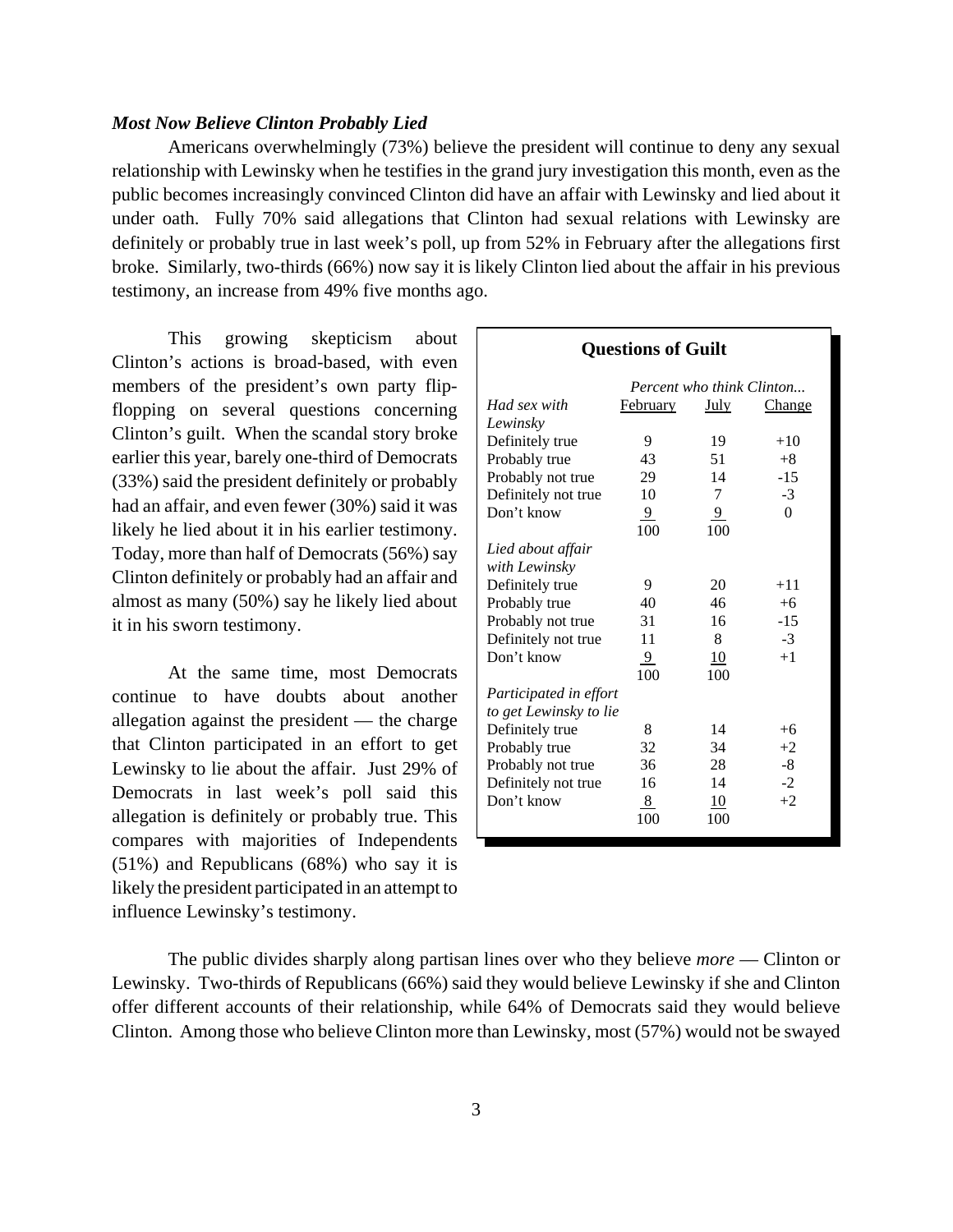even if Lewinsky provided new evidence, such as tape recorded messages from her answering machine or personal gifts from Clinton.

While most Americans blame both Clinton and Starr for the length of the grand jury investigation, Starr gets a greater share of the criticism. Fully 70% say Starr has taken more time than necessary in his investigation, while 24% say he has not taken too much time. In contrast, 56% say Clinton has delayed the inquiry by not saying more about his relationship with Lewinsky, while 38% say the president is not to blame.

## *One Cloud for White House*

One potentially troubling pattern for the White House in the Pew Research Center data is that people who believe that Clinton *definitely* lied about his relationship with Monica Lewinsky favor impeachment while those who think that he *probably* lied oppose impeachment. This raises the possibility that if more Americans become convinced that Clinton committed perjury, they may take a graver view of this charge. However, over the past six months, the public has become more certain of Clinton's guilt while at the same time less in favor of impeachment.

# **Definitely True? Probably True? Differing Perspectives on Impeachment\***

|                   | that Clinton lied under oath is | Percent who say allegation |                                |
|-------------------|---------------------------------|----------------------------|--------------------------------|
| If Clinton lied   |                                 |                            | Definitely Probably Def./Prob. |
| under oath.       | True                            | True                       | Not true                       |
| should he be      |                                 |                            |                                |
| <i>impeached?</i> |                                 |                            |                                |
| Yes, should       | 63                              | 27                         | 21                             |
| No, should not    | 36                              | 68                         | 75                             |
| Don't know        | $\perp$                         | 5                          | 4                              |
|                   | 100                             | 100                        | 100                            |
|                   |                                 | $(N=398)$                  |                                |

\* In order to take partisanship into account, results are based on responses from Democrats and Independents only.

#### \*\*\*\*\*\*\*\*\*\*\*\*\*\*\*\*\*\*\*\*\*\*\*\*\*\*\*\*\*\*\*\*\*\*\*\*\*\*

#### **ABOUT THIS SURVEY**

Results for the survey are based on telephone interviews conducted under the direction of Princeton Survey Research Associates among a nationwide sample of 1,189 adults, 18 years of age or older, during the period July 29 - August 2, 1998. For results based on the total sample, one can say with 95% confidence that the error attributable to sampling and other random effects is plus or minus 3.5 percentage points. For results based on either Form 1 (N=595) or Form 2 (N=594), the sampling error is plus or minus 5 percentage points.

In addition to sampling error, one should bear in mind that question wording and practical difficulties in conducting surveys can introduce error or bias into the findings of opinion polls.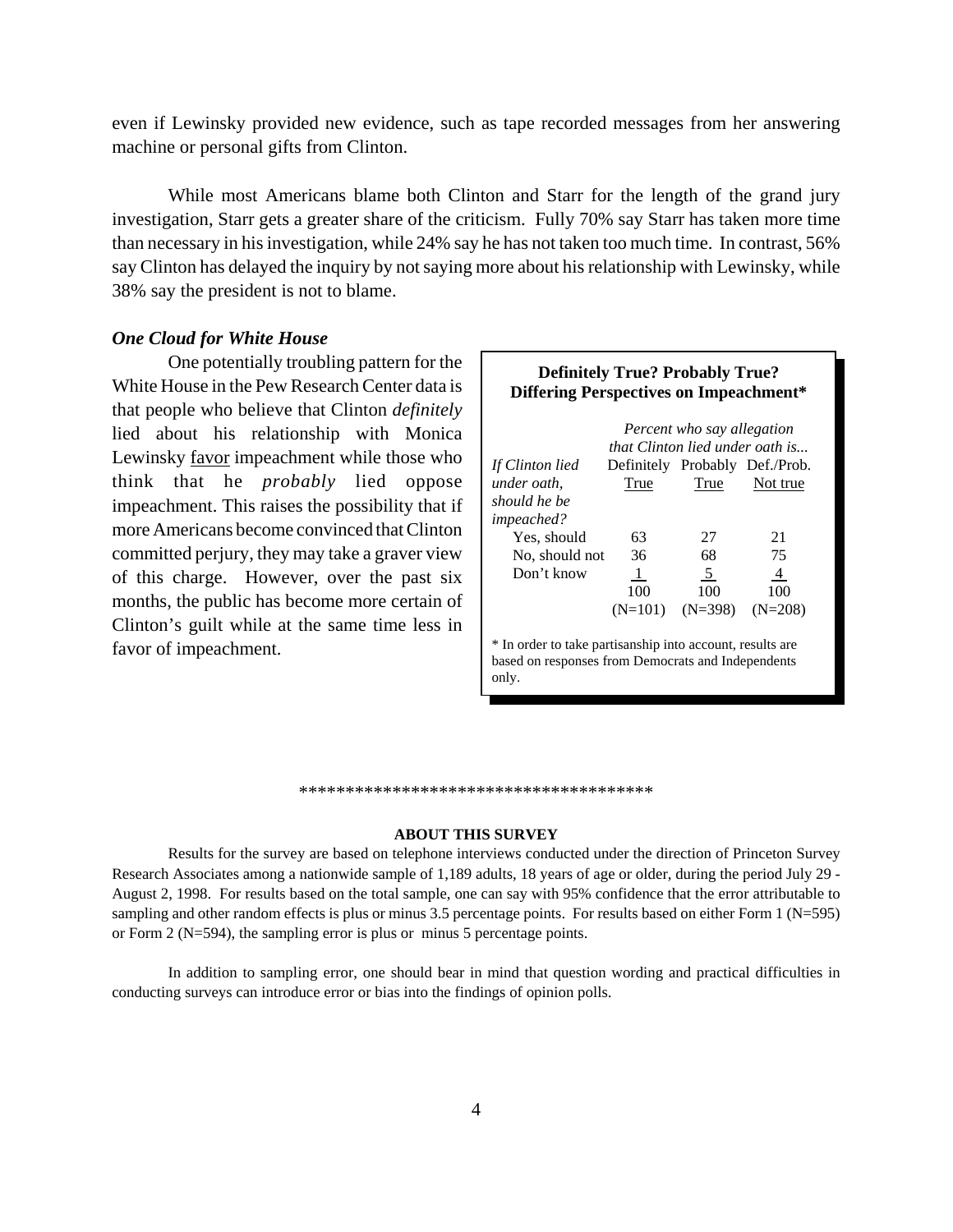|                                                                                       | Lead to        | Embarrass | Clear         | Don't    |        |
|---------------------------------------------------------------------------------------|----------------|-----------|---------------|----------|--------|
|                                                                                       | Impeachment    | the       | the president | Know/    |        |
|                                                                                       | Hearings       | president | of wrongdoing | Refused  | (N)    |
|                                                                                       | $\%$           | %         | $\%$          | $\%$     |        |
| <b>Total</b>                                                                          | 13             | 55        | 20            | $12=100$ | (1189) |
| <b>Sex</b>                                                                            |                |           |               |          |        |
| Male                                                                                  | 15             | 55        | 21            | 9        | (588)  |
| Female                                                                                | 12             | 55        | 19            | 14       | (601)  |
| Race                                                                                  |                |           |               |          |        |
| White                                                                                 | 14             | 57        | 17            | 12       | (955)  |
| Non-white                                                                             | 9              | 48        | 31            | 12       | (210)  |
| <b>Black</b>                                                                          | $\overline{7}$ | 46        | 38            | 9        | (127)  |
| Race and Sex                                                                          |                |           |               |          |        |
| White Men                                                                             | 16             | 57        | 18            | 9        | (468)  |
| White Women                                                                           | 12             | 57        | 17            | 14       | (487)  |
| Age                                                                                   |                |           |               |          |        |
| Under 30                                                                              | 15             | 57        | 21            | $\tau$   | (263)  |
| 30-49                                                                                 | 12             | 61        | 19            | $\,8\,$  | (501)  |
| 50-64                                                                                 | 11             | 54        | 16            | 19       | (237)  |
| $65+$                                                                                 | 17             | 40        | 23            | 20       | (176)  |
| <b>Education</b>                                                                      |                |           |               |          |        |
| College Grad.                                                                         | 15             | 65        | $\tau$        | 13       | (424)  |
| Some College                                                                          | 12             | 59        | 19            | 10       | (276)  |
| High School Grad.                                                                     | 12             | 54        | 22            | 12       | (386)  |
| <h.s. grad<="" td=""><td>15</td><td>40</td><td>31</td><td>14</td><td>(95)</td></h.s.> | 15             | 40        | 31            | 14       | (95)   |
| <b>Family Income</b>                                                                  |                |           |               |          |        |
| $$75,000+$                                                                            | 18             | 64        | $\,8\,$       | 10       | (192)  |
| \$50,000-\$74,999                                                                     | 13             | 67        | 10            | 10       | (189)  |
| \$30,000-\$49,999                                                                     | 12             | 58        | 18            | 12       | (298)  |
| \$20,000-\$29,999                                                                     | 12             | 51        | 27            | 10       | (164)  |
| $<$ \$20,000                                                                          | 11             | 48        | 31            | 10       | (198)  |

# **PROBABLE OUTCOME OF STARR'S REPORT TO CONGRESS**

Question: What do you think is most likely to happen when Kenneth Starr reports to Congress on his investigation? Will the report lead to impeachment hearings, OR will it simply embarrass the president but not lead to impeachment hearings, OR will it clear the president of any wrongdoing?

**CONTINUED ...**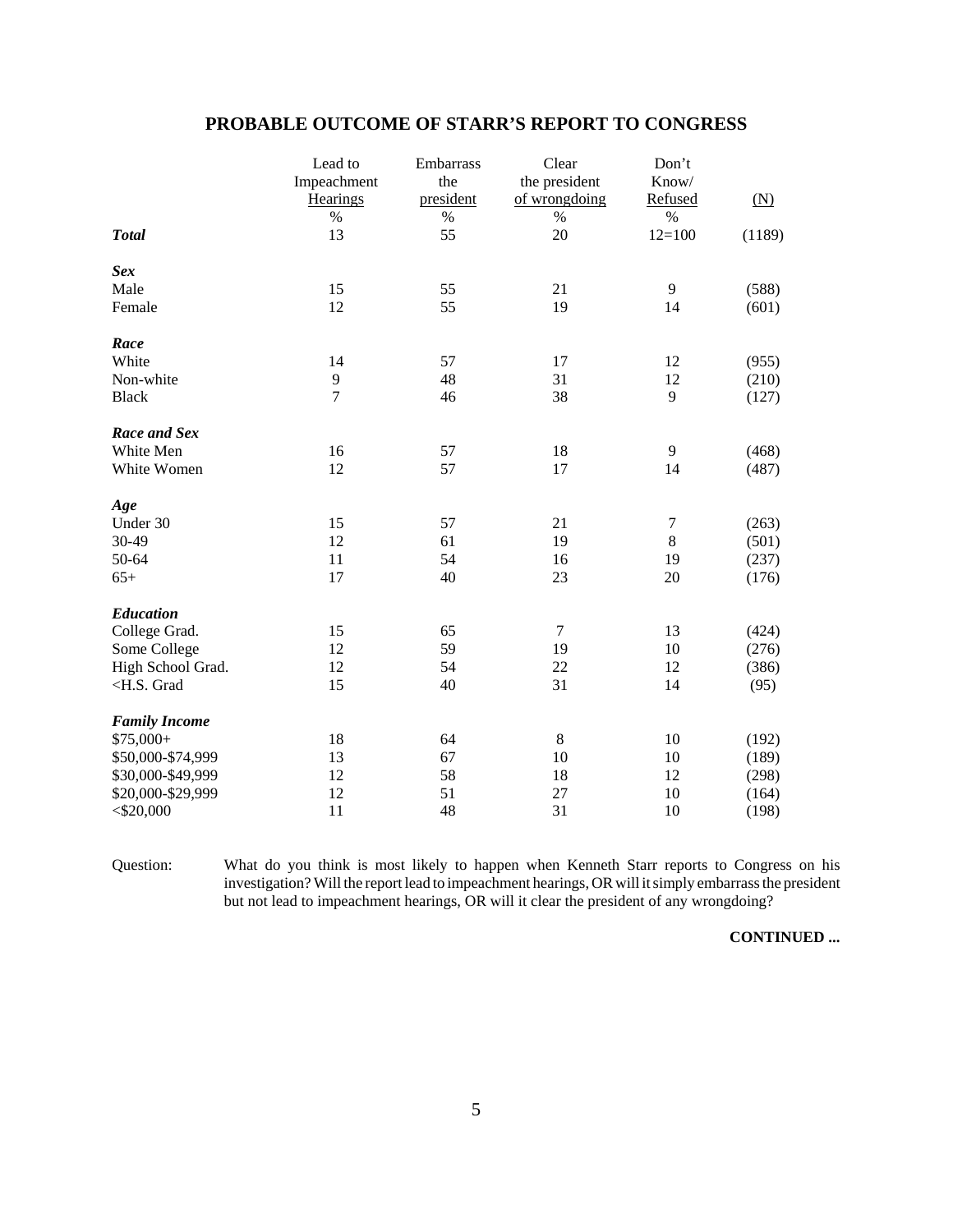|                               | Lead to         | Embarrass | Clear         | Don't    |        |
|-------------------------------|-----------------|-----------|---------------|----------|--------|
|                               | Impeachment     | the       | the president | Know/    |        |
|                               | <b>Hearings</b> | president | of wrongdoing | Refused  | (N)    |
|                               | $\%$            | $\%$      | $\%$          | $\%$     |        |
| <b>Total</b>                  | 13              | 55        | 20            | $12=100$ | (1189) |
| <b>Region</b>                 |                 |           |               |          |        |
| East                          | 16              | 54        | 18            | 12       | (208)  |
| Midwest                       | 14              | 55        | 18            | 13       | (295)  |
| South                         | 12              | 53        | 24            | 11       | (426)  |
| West                          | 12              | 61        | 15            | 12       | (260)  |
| <b>Community Size</b>         |                 |           |               |          |        |
| Large City                    | 14              | 51        | 23            | 12       | (269)  |
| Suburb                        | 15              | 68        | 9             | 8        | (321)  |
| Small City/Town               | 10              | 50        | 26            | 14       | (394)  |
| Rural Area                    | 15              | 56        | 15            | 14       | (183)  |
| <b>Party ID</b>               |                 |           |               |          |        |
| Republican                    | 15              | 61        | 13            | 11       | (320)  |
| Democrat                      | 9               | 53        | 29            | 9        | (390)  |
| Independent                   | 16              | 58        | 15            | 11       | (403)  |
| <b>1996 Presidential Vote</b> |                 |           |               |          |        |
| Clinton                       | 9               | 56        | 24            | 11       | (439)  |
| Dole                          | 23              | 62        | 6             | 9        | (174)  |
| 1996 Congressional Vote       |                 |           |               |          |        |
| Republican                    | 21              | 60        | 7             | 12       | (265)  |
| Democrat                      | 10              | 56        | 24            | 10       | (299)  |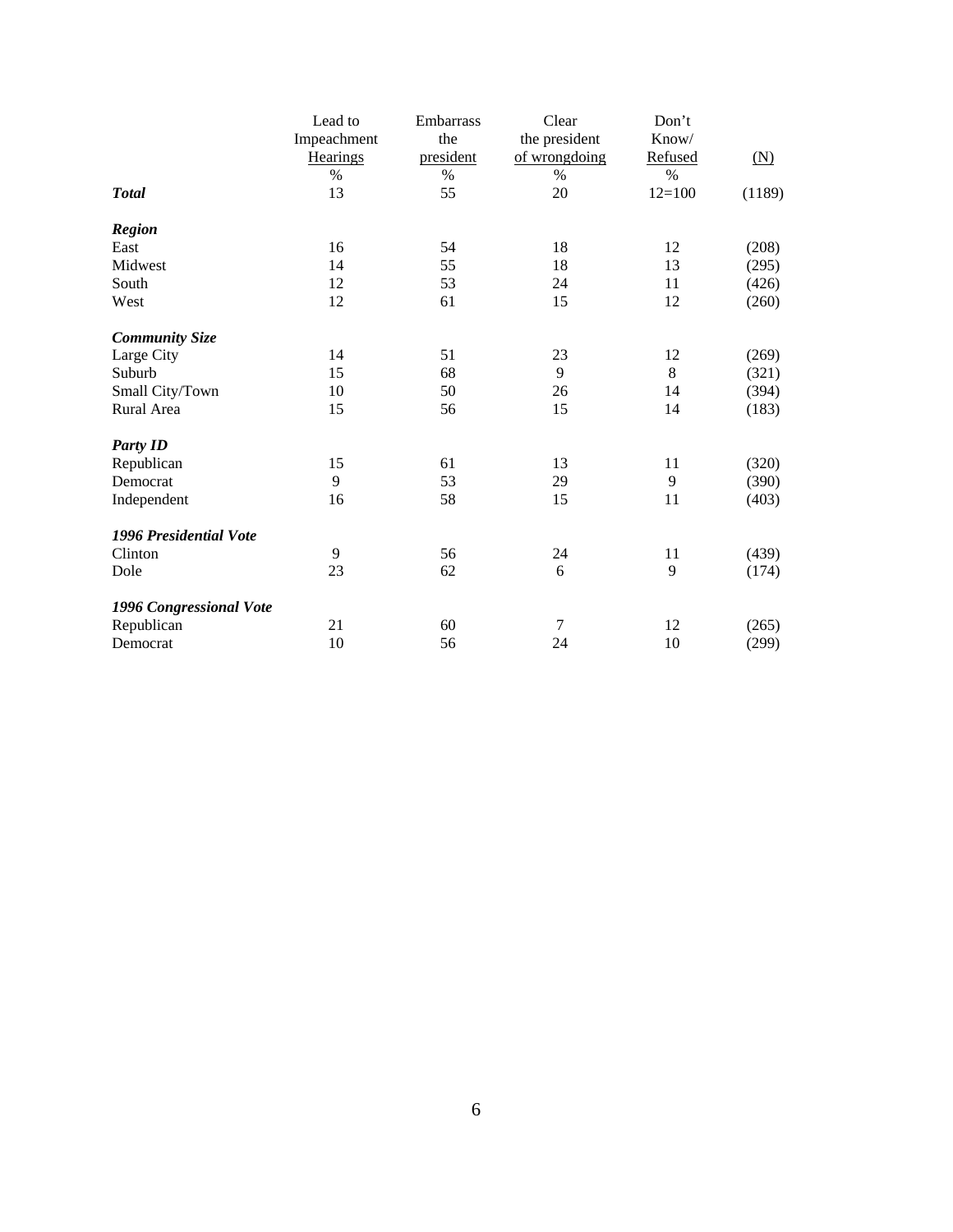# **OPINION OF MEMBERS OF CONGRESS WHO VOTE IN FAVOR OF IMPEACHMENT HEARINGS**

|                                                                                     | Very<br>Favorable | Mostly<br>Favorable | Mostly<br>Unfavorable | Very<br>Unfavorable | Don't Know/<br>Refused |
|-------------------------------------------------------------------------------------|-------------------|---------------------|-----------------------|---------------------|------------------------|
|                                                                                     | %                 | %                   | %                     | $\%$                | $\%$                   |
| <b>Total</b>                                                                        | 12                | $22\,$              | 25                    | 32                  | $9=100$                |
| <b>Sex</b>                                                                          |                   |                     |                       |                     |                        |
| Male                                                                                | 14                | $22\,$              | 25                    | 31                  | $8\,$                  |
| Female                                                                              | 11                | 21                  | 25                    | 33                  | 10                     |
| Race                                                                                |                   |                     |                       |                     |                        |
| White                                                                               | 13                | 23                  | 25                    | 30                  | 9                      |
| Non-white                                                                           | 10                | 11                  | 27                    | 44                  | 8                      |
| <b>Black</b>                                                                        | 10                | 9                   | 26                    | 47                  | 8                      |
| Race and Sex                                                                        |                   |                     |                       |                     |                        |
| White Men                                                                           | 15                | 24                  | 25                    | 29                  | $\tau$                 |
| White Women                                                                         | 12                | 23                  | 24                    | 30                  | 11                     |
| Age                                                                                 |                   |                     |                       |                     |                        |
| Under 30                                                                            | 14                | 24                  | 25                    | 29                  | 8                      |
| 30-49                                                                               | 13                | 19                  | 27                    | 33                  | $\boldsymbol{7}$       |
| 50-64                                                                               | 10                | 25                  | 22                    | 34                  | 9                      |
| $65+$                                                                               | 13                | 20                  | 23                    | 32                  | 12                     |
| Education                                                                           |                   |                     |                       |                     |                        |
| College Grad.                                                                       | 14                | 22                  | 24                    | 31                  | 9                      |
| Some College                                                                        | 17                | $20\,$              | 24                    | 32                  | $\boldsymbol{7}$       |
| High School Grad.                                                                   | 9                 | 23                  | 25                    | 34                  | 9                      |
| <h.s. grad<="" td=""><td>12</td><td>19</td><td>27</td><td>30</td><td>12</td></h.s.> | 12                | 19                  | 27                    | 30                  | 12                     |
| <b>Family Income</b>                                                                |                   |                     |                       |                     |                        |
| $$75,000+$                                                                          | 15                | $20\,$              | 25                    | 34                  | $\sqrt{6}$             |
| \$50,000-\$74,999                                                                   | 14                | 21                  | 27                    | 28                  | 10                     |
| \$30,000-\$49,999                                                                   | 11                | 26                  | 30                    | 28                  | $\mathfrak s$          |
| \$20,000-\$29,999                                                                   | 17                | 16                  | $20\,$                | 38                  | 9                      |
| $<$ \$20,000                                                                        | 10                | 24                  | 21                    | 36                  | 9                      |

Question: If Congress decides to begin impeachment hearings against President Clinton, how would you feel about the members who voted in FAVOR of beginning these hearings? Would your opinion of them be very favorable, mostly favorable, mostly UNfavorable, or very unfavorable?

**CONTINUED ...**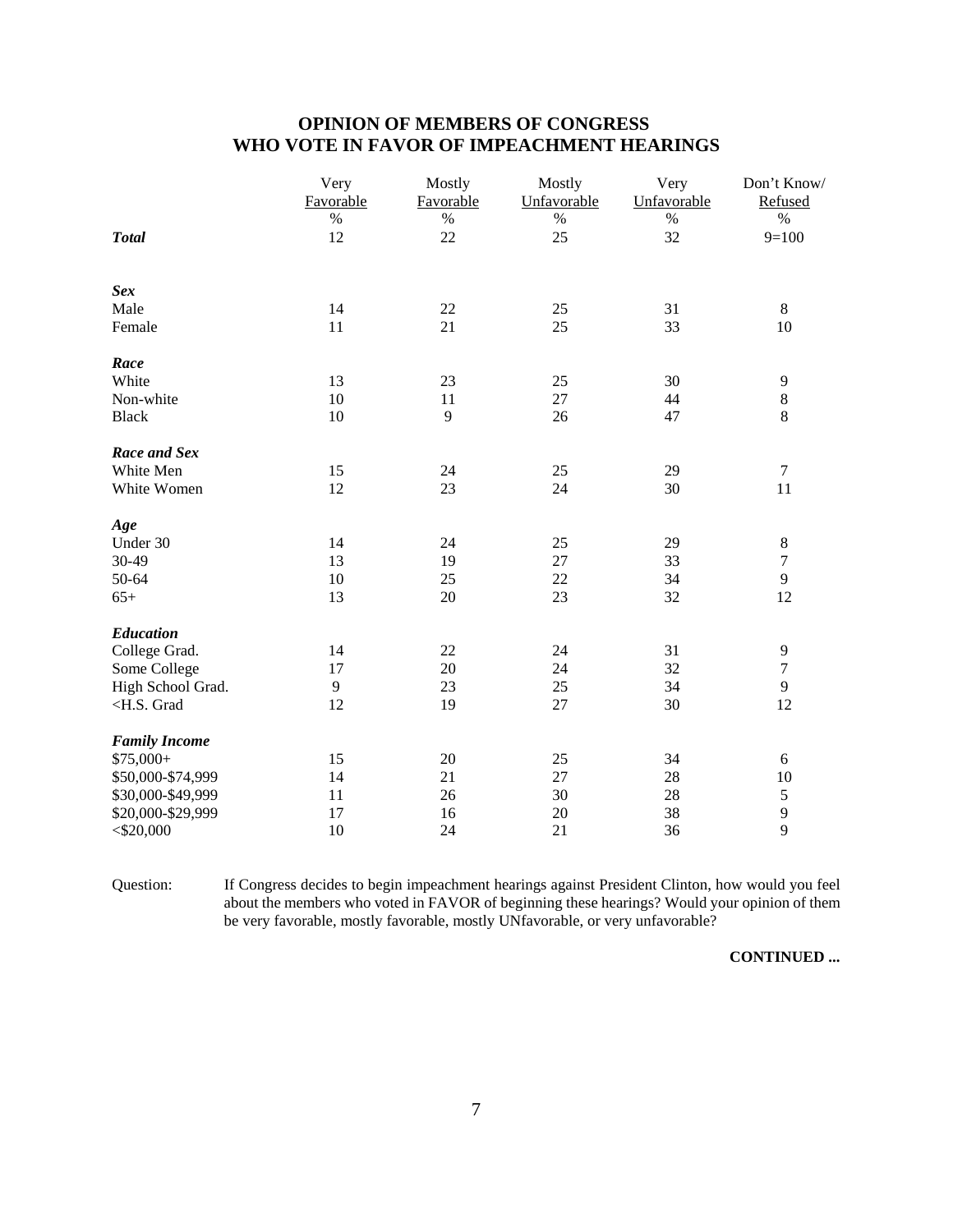|                         | Very      | Mostly    | Mostly      | Very        | Don't Know/      |
|-------------------------|-----------|-----------|-------------|-------------|------------------|
|                         | Favorable | Favorable | Unfavorable | Unfavorable | Refused          |
|                         | $\%$      | $\%$      | $\%$        | $\%$        | $\%$             |
| <b>Total</b>            | 12        | 22        | 25          | 32          | $9=100$          |
| <b>Region</b>           |           |           |             |             |                  |
| East                    | 8         | 25        | 27          | 29          | 11               |
| Midwest                 | 11        | 26        | 19          | 33          | 11               |
| South                   | 14        | 19        | 29          | 30          | $\,8\,$          |
| West                    | 16        | 18        | 23          | 37          | 6                |
| <b>Community Size</b>   |           |           |             |             |                  |
| Large City              | 9         | 20        | 25          | 37          | 9                |
| Suburb                  | 15        | 23        | 25          | 28          | 9                |
| Small City/Town         | 12        | 19        | $27\,$      | 33          | 9                |
| Rural Area              | 15        | 26        | 21          | 29          | 9                |
| <b>Party ID</b>         |           |           |             |             |                  |
| Republican              | 24        | 33        | $22\,$      | 13          | $\,8\,$          |
| Democrat                | 5         | 13        | 27          | 50          | 5                |
| Independent             | 12        | $22\,$    | 26          | 30          | $10\,$           |
| 1996 Presidential Vote  |           |           |             |             |                  |
| Clinton                 | 3         | 14        | $28\,$      | 48          | $\boldsymbol{7}$ |
| Dole                    | 36        | 33        | 13          | 10          | 8                |
| 1996 Congressional Vote |           |           |             |             |                  |
| Republican              | 29        | 33        | 18          | 10          | 10               |
| Democrat                | 5         | 11        | 27          | 51          | 6                |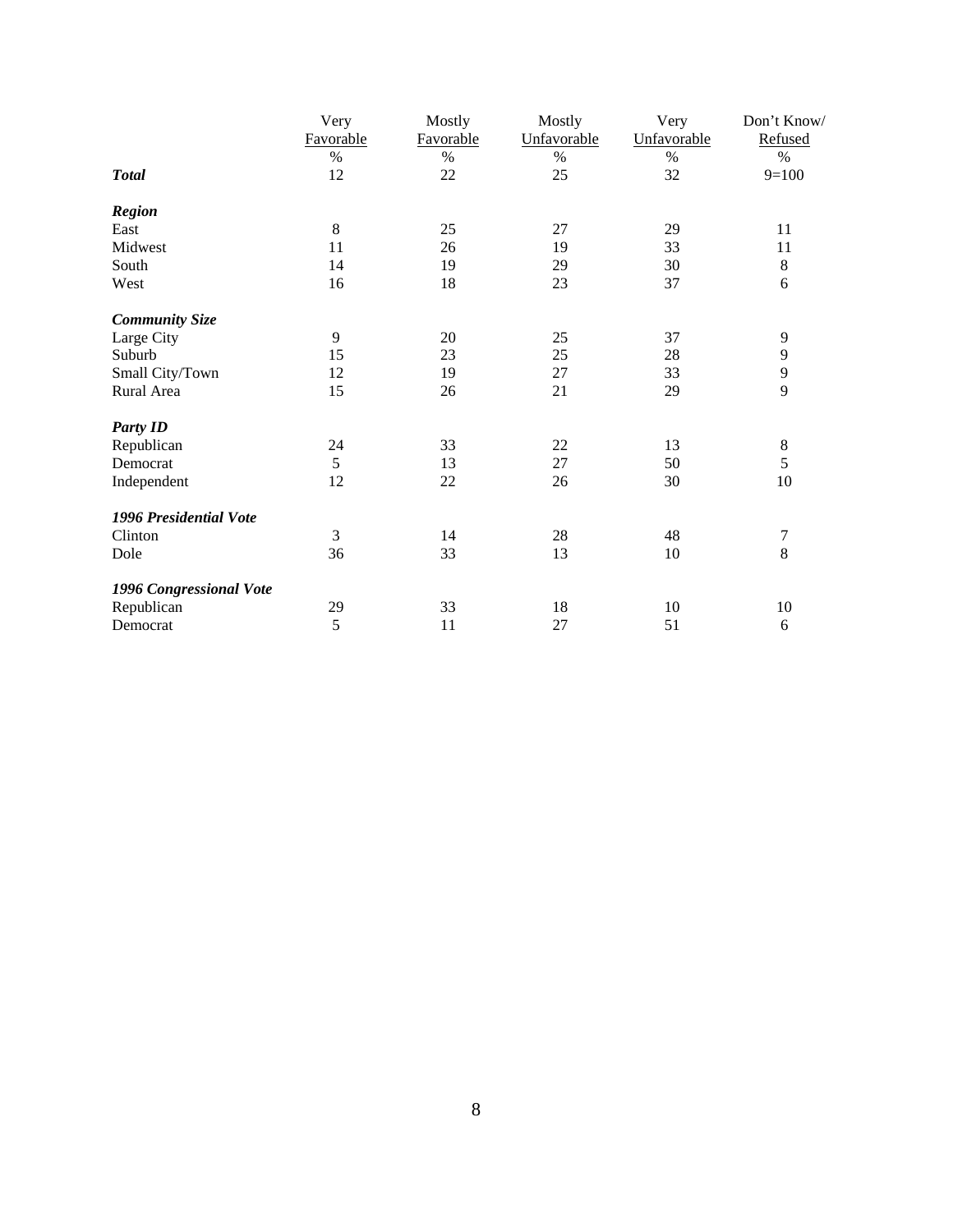#### **PEW RESEARCH CENTER FOR THE PEOPLE & THE PRESS AUGUST 1998 NEWS INTEREST INDEX — FINAL TOPLINE — July 29 - August 2, 1998 N = 1,189**

Hello, I am \_\_\_\_ calling for Princeton Survey Research Associates in Princeton, New Jersey. We are conducting a telephone opinion survey for leading newspapers and TV stations around the country. I'd like to ask a few questions of the youngest male, 18 years of age or older, who is now at home. **[IF NO MALE, ASK:** May I please speak with the oldest female, 18 years of age or older, who is now at home?**]**

Q.1 Do you approve or disapprove of the way Bill Clinton is handling his job as President? **[IF DK ENTER AS DK. IF DEPENDS PROBE ONCE WITH:** Overall do you approve or disapprove of the way Bill Clinton is handling his job as President? **IF STILL DEPENDS ENTER AS DK]**

| <b>Approve</b> |    | Don't Know |
|----------------|----|------------|
| 63             | 28 | $9=100$    |
| 59             | 32 | $9=100$    |
| 62             | 28 | $10=100$   |
| 62             | 28 | $10=100$   |
| 65             | 26 | $9=100$    |
| 71             | 26 | $3=100$    |
| 61             | 30 | $9=100$    |
| 58             | 31 | $11 = 100$ |
| 58             | 29 | $13=100$   |
| 59             | 32 | $9=100$    |
| 54             | 34 | $12=100$   |
| 57             | 34 | $9=100$    |
| 55             | 34 | $11 = 100$ |
| 60             | 32 | $8=100$    |
| 57             | 30 | $13=100$   |
| 59             | 31 | $10=100$   |
| 57             | 34 | $9=100$    |
| 54             | 38 | $8=100$    |
| 54             | 38 | $8=100$    |
| 53             | 39 | $8=100$    |
| 55             | 38 | $7 = 100$  |
| 51             | 39 | $10=100$   |
| 50             | 43 | $7=100$    |
| 48             | 42 | $10=100$   |
| 45             | 42 | $13=100$   |
| 44             | 44 | $12 = 100$ |
| 50             | 40 | $10=100$   |
| 47             | 43 | $10=100$   |
| 44             | 44 | $12=100$   |
| 44             | 44 | $12 = 100$ |
| 41             | 47 | $12 = 100$ |
| 48             | 40 | $12=100$   |
| 41             | 47 | $12 = 100$ |
| 38             | 47 | $15=100$   |
| 41             | 52 | $7 = 100$  |
| 45             | 46 | $9=100$    |
| 42             | 44 | $14 = 100$ |
|                |    | Disapprove |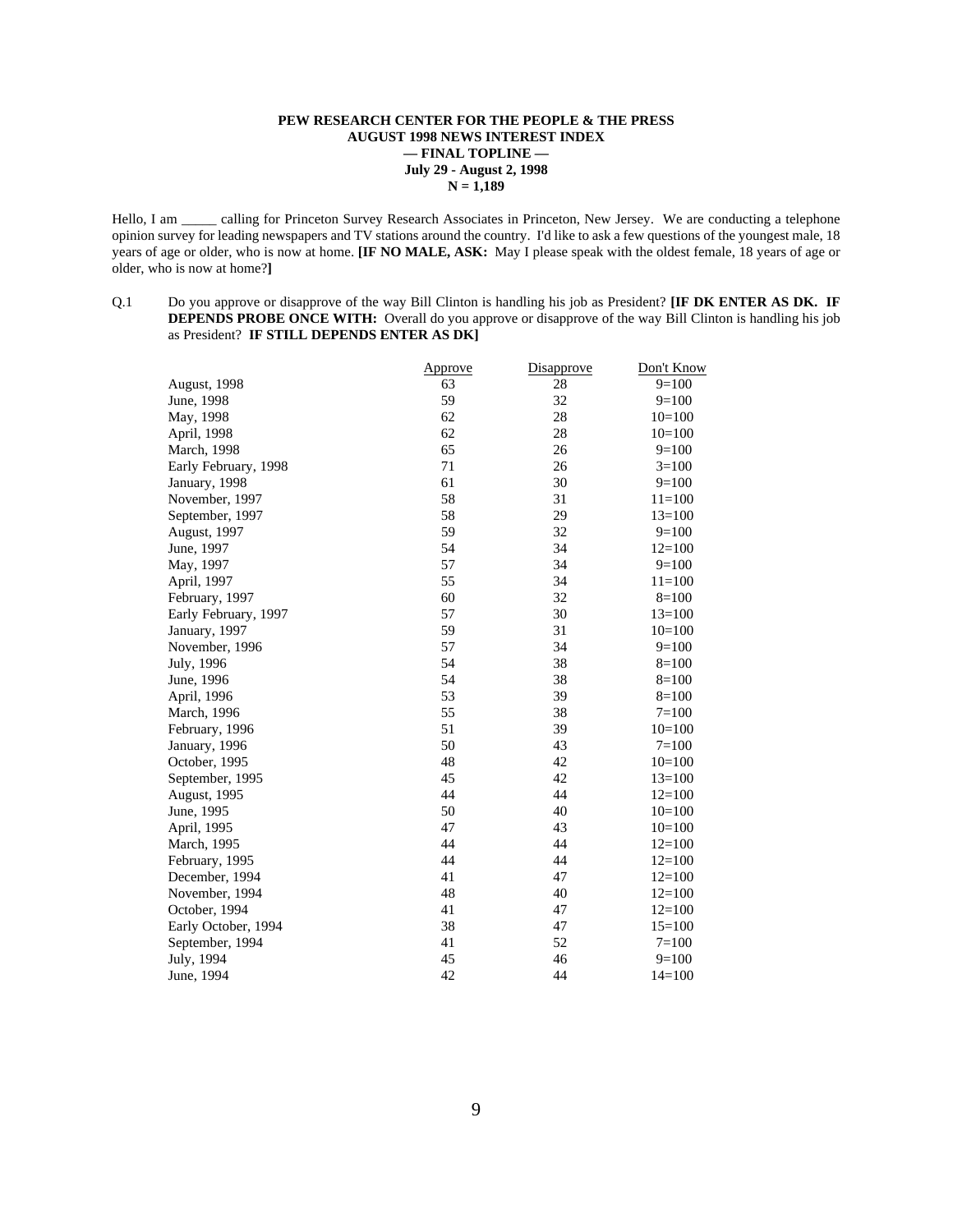### **Q.1 CONTINUED ...**

|                       | Approve | Disapprove | Don't Know |
|-----------------------|---------|------------|------------|
| May, 1994             | 46      | 42         | $12 = 100$ |
| March, 1994           | 45      | 42         | $13 = 100$ |
| January, 1994         | 51      | 35         | $14 = 100$ |
| Early January, 1994   | 48      | 35         | $17 = 100$ |
| December, 1993        | 48      | 36         | $16=100$   |
| October, 1993         | 44      | 42         | $14 = 100$ |
| September, 1993       | 49      | 35         | $16=100$   |
| Early September, 1993 | 43      | 43         | $14 = 100$ |
| <b>August, 1993</b>   | 39      | 46         | $15=100$   |
| May, 1993             | 39      | 43         | $18=100$   |
| Early May, 1993       | 45      | 37         | $18=100$   |
| April, 1993           | 49      | 29         | $22 = 100$ |
| February, 1993        | 56      | 25         | $19=100$   |

Q.4 Now I will read a list of some stories covered by news organizations this past month. As I read each item, tell me if you happened to follow this news story very closely, fairly closely, not too closely, or not at all closely? **[READ AND ROTATE LIST]**

**NOTE: ALWAYS ASK "C" IMMEDIATELY FOLLOWING "B"; ALWAYS ASK "C2" IMMEDIATELY FOLLOWING "C". ROTATE ALL OTHER ITEMS**

|             |                                        | Very    | Fairly  | Not too | Not at all | (VOL)     |
|-------------|----------------------------------------|---------|---------|---------|------------|-----------|
|             |                                        | Closely | Closely | Closely | Closely    | DK        |
| a.          | News about candidates and election     |         |         |         |            |           |
|             | campaigns in your state and district   | 13      | 30      | 28      | 28         | $1 = 100$ |
|             | June, 1998                             | 9       | 27      | 33      | 30         | $1 = 100$ |
|             | April, 1998 <sup>2</sup>               | 16      | 33      | 24      | 27         | $* = 100$ |
|             | November, 1994                         | 18      | 42      | 25      | 15         | $* = 100$ |
|             | October, 1994                          | 14      | 38      | 31      | 16         | $1 = 100$ |
|             | Early October, 1994                    | 23      | 34      | 23      | 19         | $1 = 100$ |
|             | September, 1994                        | 19      | 34      | 29      | 18         | $* = 100$ |
|             | November, $19903$                      | 38      | 34      | 17      | 11         | $* = 100$ |
|             | October, 1990                          | 18      | 32      | 28      | 22         | $* = 100$ |
| b.          | The investigation into allegations of  |         |         |         |            |           |
|             | sexual misconduct against Bill Clinton | 29      | 34      | 22      | 14         | $1 = 100$ |
|             | June, 1998 <sup>4</sup>                | 28      | 32      | 24      | 15         | $1 = 100$ |
|             | April, 1998                            | 27      | 39      | 20      | 14         | $* = 100$ |
|             | March, 1998                            | 30      | 35      | 25      | 9          | $1 = 100$ |
|             | February, 1998 <sup>5</sup>            | 21      | 44      | 25      | 10         | $* = 100$ |
|             | Early February, 1998                   | 34      | 42      | 17      | 7          | $0=100$   |
| $C_{\star}$ | Monica Lewinsky's agreement to testify |         |         |         |            |           |
|             | in this matter in return for immunity  |         |         |         |            |           |
|             | from prosecution                       | 24      | 33      | 22      | 19         | $2=100$   |

<sup>2</sup> In April 1998, September 1994 and October 1990, story was listed as "Candidates and election campaigns in your state."

<sup>3</sup> In November 1990, story was listed as "Candidates and elections in your state."

<sup>4</sup> In June, April and March 1998 story was listed as "Allegations of sexual misconduct against Bill Clinton."

<sup>5</sup> In February 1998, story was listed as "Allegations that President Clinton had an affair with former White House intern, Monica Lewinsky."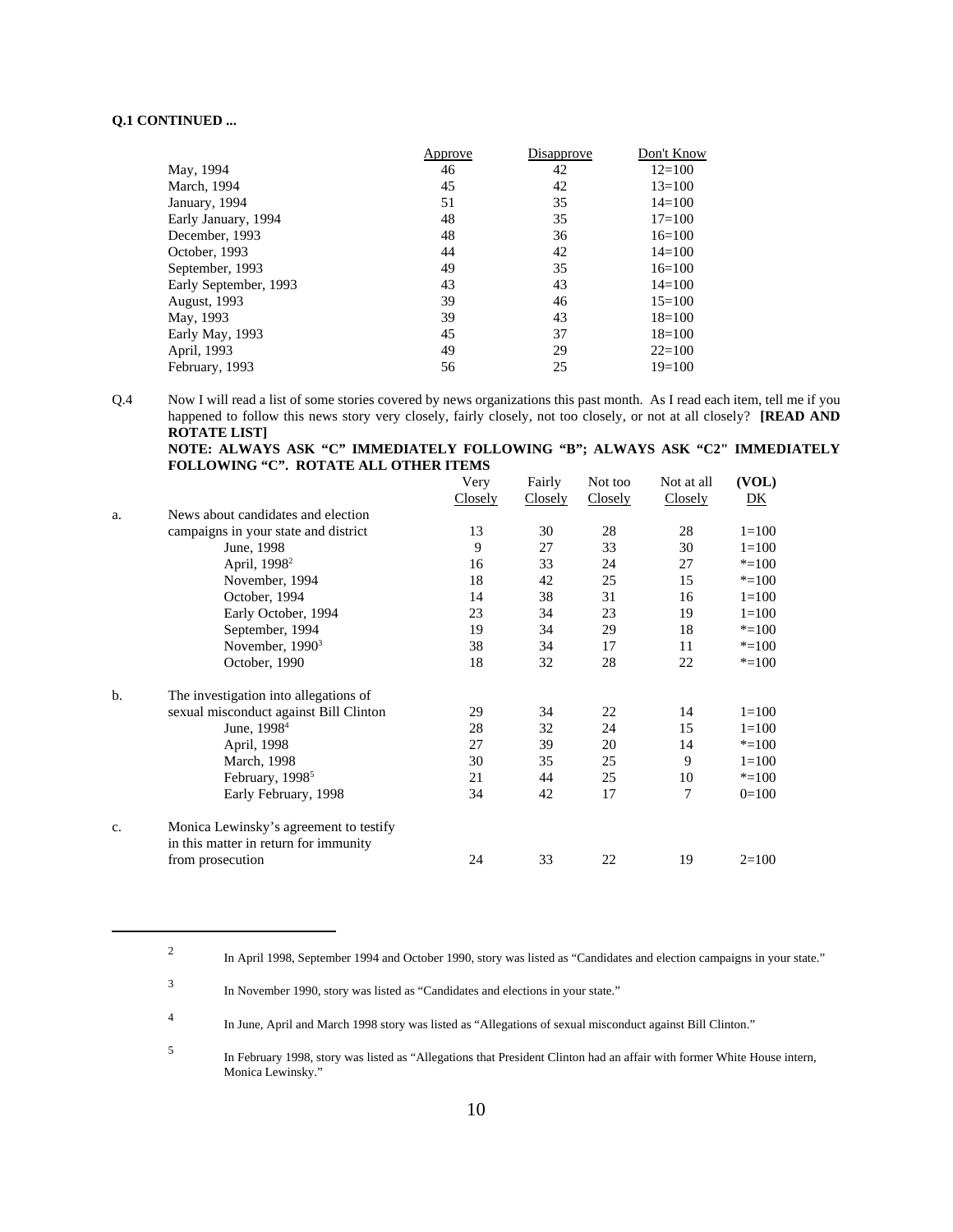## **Q.4 CONTINUED ...**

|     |                                                                     | Very<br>Closely | Fairly<br>Closely | Not too<br>Closely | Not at all<br>Closely | (VOL)<br>DK |
|-----|---------------------------------------------------------------------|-----------------|-------------------|--------------------|-----------------------|-------------|
|     | [ITEM ASKED JULY 30 TO AUGUST 2; N=877]                             |                 |                   |                    |                       |             |
| c.2 | Bill Clinton's decision to testify by videotape                     |                 |                   |                    |                       |             |
|     | in the Lewinsky investigation                                       | 25              | 28                | 23                 | 22                    | $2 = 100$   |
| d.  | The heat wave and its impact                                        |                 |                   |                    |                       |             |
|     | throughout the country                                              | 38              | 39                | 14                 | 8                     | $1 = 100$   |
| e.  | The cloning of mice by scientists in Hawaii                         | 6               | 15                | 24                 | 52                    | $3 = 100$   |
|     | April, 1997 <sup>6</sup>                                            | 17              | 33                | 26                 | 23                    | $1 = 100$   |
| f.  | The shooting of two police officers                                 |                 |                   |                    |                       |             |
|     | at the United States Capitol                                        | 45              | 37                | 13                 | $\overline{4}$        | $1 = 100$   |
| g.  | President Clinton's trip to China                                   | 14              | 28                | 28                 | 29                    | $1 = 100$   |
| h.  | The end of the United Auto Workers<br>strike against General Motors | 20              | 34                | 26                 | 19                    | $1 = 100$   |

# **ON ANOTHER SUBJECT....**

#### **ASK FORM 1 ONLY: [N=751]**

Q.24F1 Now, a few questions about the allegations of sexual misconduct against President Clinton. Thinking specifically about these allegations, how important an issue do you think this whole situation is to the nation — of great importance, of some importance, or of very little importance? *--- CBS News ---*

|     |                        |       |      |           |           | --- CBS News --- |
|-----|------------------------|-------|------|-----------|-----------|------------------|
|     |                        | March | Feb  | Early Feb | Jan 26th  | Jan 24-25        |
|     |                        | 1998  | 1998 | 1998      | 1998      | <u> 1998</u>     |
| 22  | Great importance       | 26    | 22   | 25        | 39        | 40               |
| 22  | Some importance        | 24    | 25   | 27        | 28        | 21               |
| 51  | Very little importance | 46    | 50   | 45        | 28        | 35               |
| 3   | None $(VOL)$           | 2     | 3    |           | 2         | 3                |
| 2   | Don't know/Refused     |       | *    |           |           |                  |
| 100 |                        | 100   | 100  | 100       | 100       | 100              |
|     |                        |       |      |           | $(N=609)$ | $(N=943)$        |

#### **QUESTION ASKED JULY 30 TO AUGUST 2: ASK FORM 2 ONLY:[N=438]**

Q.24a2

- Now, a few questions about the allegation that President Clinton lied under oath about a sexual relationship with Monica Lewinsky. Thinking specifically about this allegation, how important an issue do you think this whole situation is to the nation — of great importance, of some importance, or of very little importance?
	- 27 Great importance<br>21 Some importance
	- 21 Some importance<br>46 Very little importance
	- Very little importance
	- 3 None **(VOL)**
	- 3 Don't know/Refused
	- 100

<sup>6</sup> In April 1997, story was listed as "The cloning of a sheep by a Scottish biologist."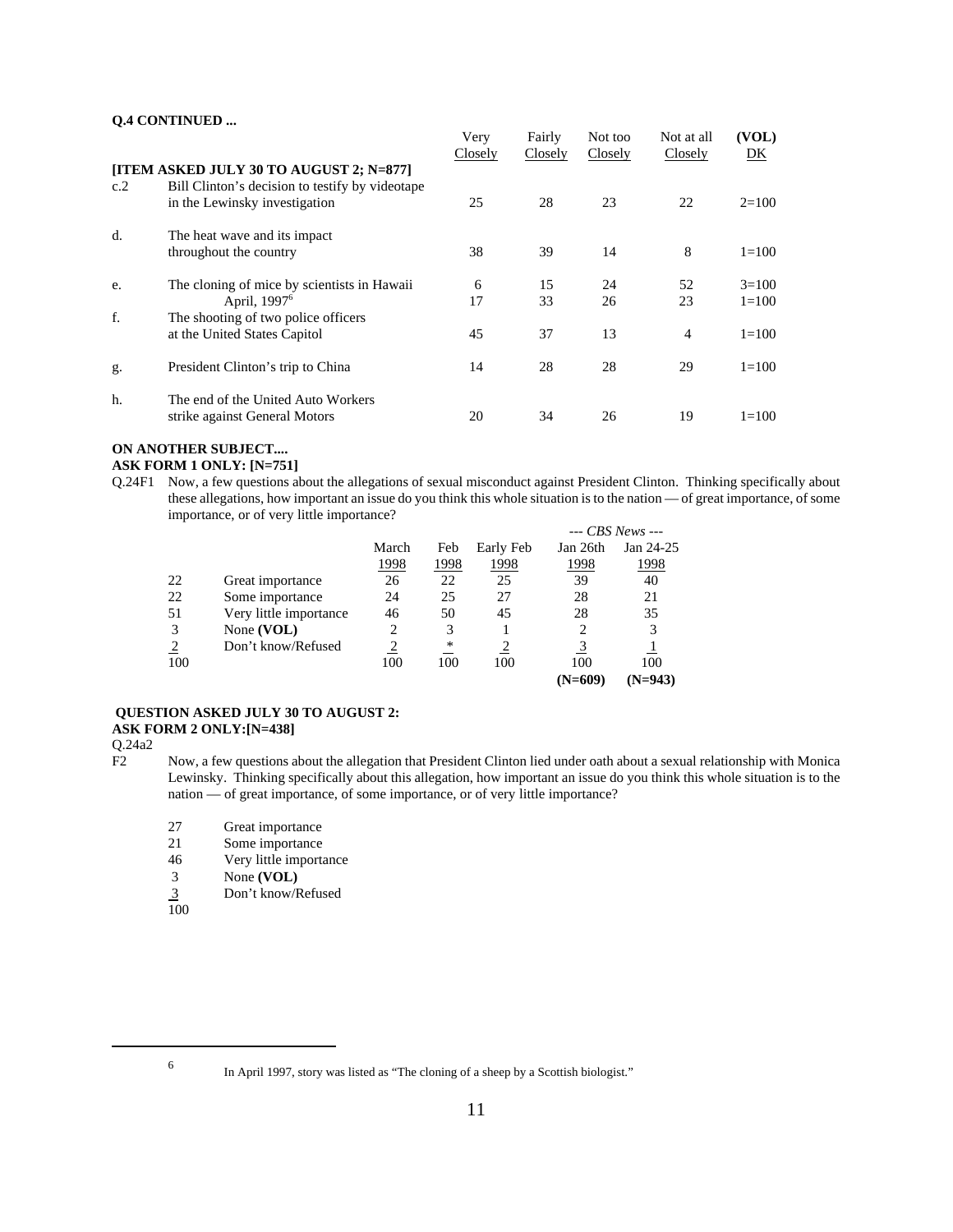### **ASK ALL:**

- Q.25 Do you think Independent Counsel Kenneth Starr has taken MORE time than necessary in his investigation of possible sexual misconduct by President Clinton, or don't you think this is the case?
	- 70 More time than necessary
	- 24 Not the case
	- 6 Don't know
	- 100
- Q.25a Do you think President Clinton has delayed this investigation more than necessary by not saying more about the nature of his relationship with Monica Lewinsky, or don't you think this is the case?
	- 56 Delayed investigation<br>38 Not the case
	- Not the case
	- 6 Don't know
	- 100
- Q.26 What do you think is most likely to happen when Kenneth Starr reports to Congress on his investigation? Will the report lead to impeachment hearings, OR will it simply embarrass the president but not lead to impeachment hearings, OR will it clear the president of any wrongdoing?
	- 13 Lead to impeachment hearings<br>55 Embarrass the president
	- 55 Embarrass the president<br>20 Clear the president of an
	- Clear the president of any wrongdoing
	- 12 Don't know/Refused
	- 100
- Q.27 If Congress decides to begin impeachment hearings against President Clinton, how would you feel about the members who voted in FAVOR of beginning these hearings? Would your opinion of them be very favorable, mostly favorable, mostly UNfavorable, or very unfavorable?
	- 12 Very favorable<br>22 Mostly favorable
	- 22 Mostly favorable<br>25 Mostly Unfavoral
	- 25 Mostly Unfavorable<br>32 Very Unfavorable
	- Very Unfavorable
	- 9 Don't know/Refused
	- 100
- Q.28 Now I'm going to describe some of the allegations being made in this matter. As I read each one, please say whether you think it is definitely true, probably true, probably not true, or definitely not true. (First,...) (Next,...) **(DO NOT ROTATE)**

|    |                                       | Definitely | Probably | Probably | Definitely | DK/      |
|----|---------------------------------------|------------|----------|----------|------------|----------|
|    |                                       | True       | True     | Not True | Not True   | $Ref$    |
| a. | The allegation that Bill Clinton had  |            |          |          |            |          |
|    | sexual relations with Monica Lewinsky | 19         | 51       | 14       |            | $9=100$  |
|    | February, 1998                        | 9          | 43       | 29       | 10         | $9=100$  |
| b. | The allegation that Bill Clinton      |            |          |          |            |          |
|    | lied under oath about having an       |            |          |          |            |          |
|    | affair with Monica Lewinsky           | 20         | 46       | 16       | 8          | $10=100$ |
|    | February, 1998                        | 9          | 40       | 31       | 11         | $9=100$  |
|    | Gallup: Jan 28, 1998                  | 9          | 37       | 31       | 13         | $10=100$ |
|    | <i>Gallup</i> : Jan 25-26, 1998       | 18         | 38       | 23       | 13         | $8=100$  |
|    | Gallup: Jan 23-24, 1998               | 15         | 40       | 26       | 10         | $9=100$  |
|    | <i>Gallup</i> : Jan 21, 1998          | 8          | 41       | 28       | 15         | $8=100$  |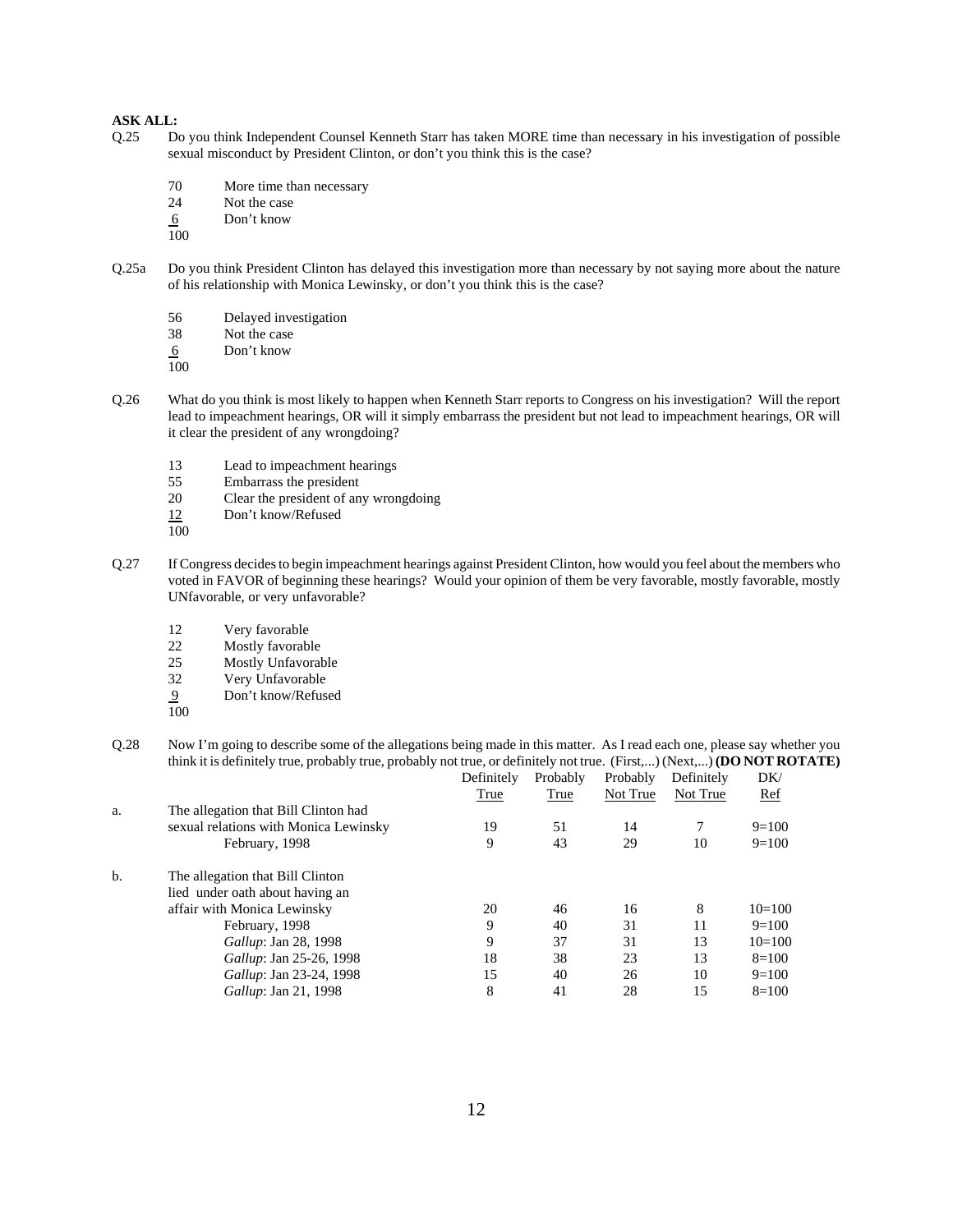## **Q.28 CONTINUED ...**

|    |                                       | Definitely | Probably | Probably | Definitely | DK/        |
|----|---------------------------------------|------------|----------|----------|------------|------------|
|    |                                       | True       | True     | Not True | Not True   | <u>Ref</u> |
| C. | The allegation that Bill Clinton      |            |          |          |            |            |
|    | participated in an effort to obstruct |            |          |          |            |            |
|    | justice by getting Monica Lewinsky    |            |          |          |            |            |
|    | to lie under oath about the affair    | 14         | 34       | 28       | 14         | $10=100$   |
|    | February, 1998                        | 8          | 32       | 36       | 16         | $8=100$    |
|    | <i>Gallup</i> : Jan 28, 1998          | 6          | 30       | 36       | 16         | $12 = 100$ |
|    | Gallup: Jan 25-26, 1998               | 14         | 34       | 28       | 16         | $8=100$    |
|    | <i>Gallup</i> : Jan 23-24, 1998       | 11         | 35       | 31       | 14         | $9=100$    |
|    | <i>Gallup</i> : Jan 21, 1998          | 6          | 33       | 33       | 18         | $10=100$   |

- Q.28a1 Still thinking about these allegations, if Monica Lewinsky claims that she and Bill Clinton had a sexual relationship and he claims that they did not, who would you believe more — Monica Lewinsky or Bill Clinton?
	- 43 Lewinsky
	- 41 Clinton
	- 7 Neither **(VOL)**
	- 9 Don't know/Refused
	- 100

## **QUESTION ASKED JULY 30 TO AUGUST 2: [N=877]**

- Q.28b1 When Bill Clinton testifies, what do think he will say? Will he continue to deny any sexual relationship with Monica Lewinsky, OR do you think he will say he did have a sexual relationship with her?
	- 73 Will continue to deny sexual relationship
	- 13 Will say he did have sex
	- 14 Don't know/Refused
	- 100

#### **ASK FORM 1 ONLY: [N=595]**

Q.29 If it turns out that President Clinton lied under oath about having a sexual relationship with Monica Lewinsky, do you think that he should be impeached and removed from office, or not?

|      | Early Feb      |
|------|----------------|
| 1998 | 1998           |
| 40   | 50             |
| 55   | 46             |
|      | $\overline{4}$ |
| 100  | 100            |
|      | March          |

## **ASK FORM 1 ONLY: [N=595]**

Q.30 If it turns out that President Clinton encouraged Monica Lewinsky to lie under oath about the nature of their relationship, do you think that he should be impeached and removed from office, or not?

|          |                          | March | Early Feb |
|----------|--------------------------|-------|-----------|
|          |                          | 1998  | 1998      |
| 41       | Yes, should be impeached | 48    | 48        |
| 53       | No, should not           | 47    | 47        |
| <u>6</u> | Don't know               |       |           |
| 100      |                          | 100   | 100       |